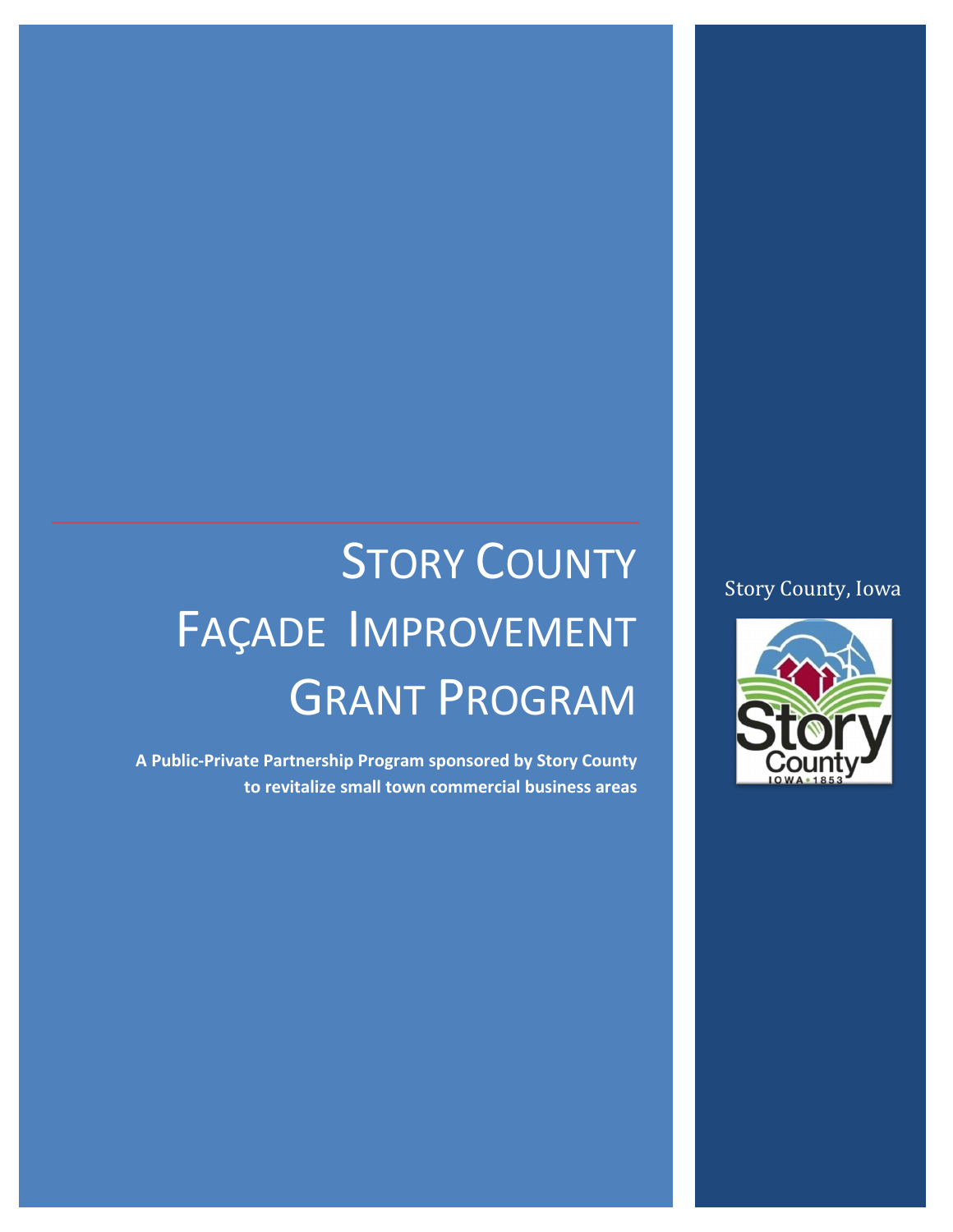# **STORY COUNTY FAÇADE IMPROVEMENT GRANT PROGRAM**

# **PROGRAM GUIDELINES**

## **PURPOSE**

Story County identifies that the aesthetic quality and the economic vitality of each business is linked with the success of surrounding commercial establishments. Revitalized business districts can contribute greatly to the revitalization of the community at large and extends beyond the community to the entire region. The **Story County Façade Improvement Grant Program** provides financial assistance to the city governments, working in collaboration with private commercial businesses within their city limits, for façade improvements. The purpose is to support the revitalization of business districts in small towns by stimulating private investments that enhance the appearance of buildings and properties.

## **ELIGIBILITY**

#### **ALLOWABLE AWARDS**

The County will award a one-time reimbursement grant up to 20% or not more than \$10,000 towards the total project costs of façade improvements. The city shall provide matching funds equal to or greater than the maximum provided by the County. The matching funds can be either direct funds or in-kind. In-kind matching funds must be demonstrated through the following means:

- assigned value is reasonable, consistent, and is suitably allocated within the program budget; and
- basis used for determining the value of the personal services, material or equipment, facility use or building contributed is documented.

The Story County Board of Supervisors annually budgets \$10,000 each fiscal year beginning July  $1<sup>st</sup>$ . The County reserves the right to fund one or several applications as funding allows. An applicant may only submit and receive funding for one application each fiscal year.

#### **ELIGIBLE APPLICANTS**

It is the goal of the program to create public-private partnerships between the business owners, city government, and the County, to create the greatest benefit to all citizens both within the city and county as a whole. The city acts as the "applicant" for all applications for the **Story County Façade Improvement Grant Program**. Eligible properties and/or businesses shall work with the city council of their respective community. A city shall apply on behalf of the eligible properties and/or business and all funds disbursements from the County shall go to the city. Additional applicant requirements are identified in the "Terms of Agreement" found at the end of the program guidelines.

Eligible properties are located in communities within Story County with a population less than 2,000 persons, according to the 2010 US Census.

The eligible business shall be a legally established and licensed business in the State of Iowa and shall be in conformance with all applicable City/County/State codes and regulations. The County reserves the right to deny and/or withhold funding to properties delinquent on payment of fines, fees or taxes. Ineligible properties include owners of--primarily residential structures, churches and other religious institutions, tax delinquent property or a property whose owner has any other tax delinquent property.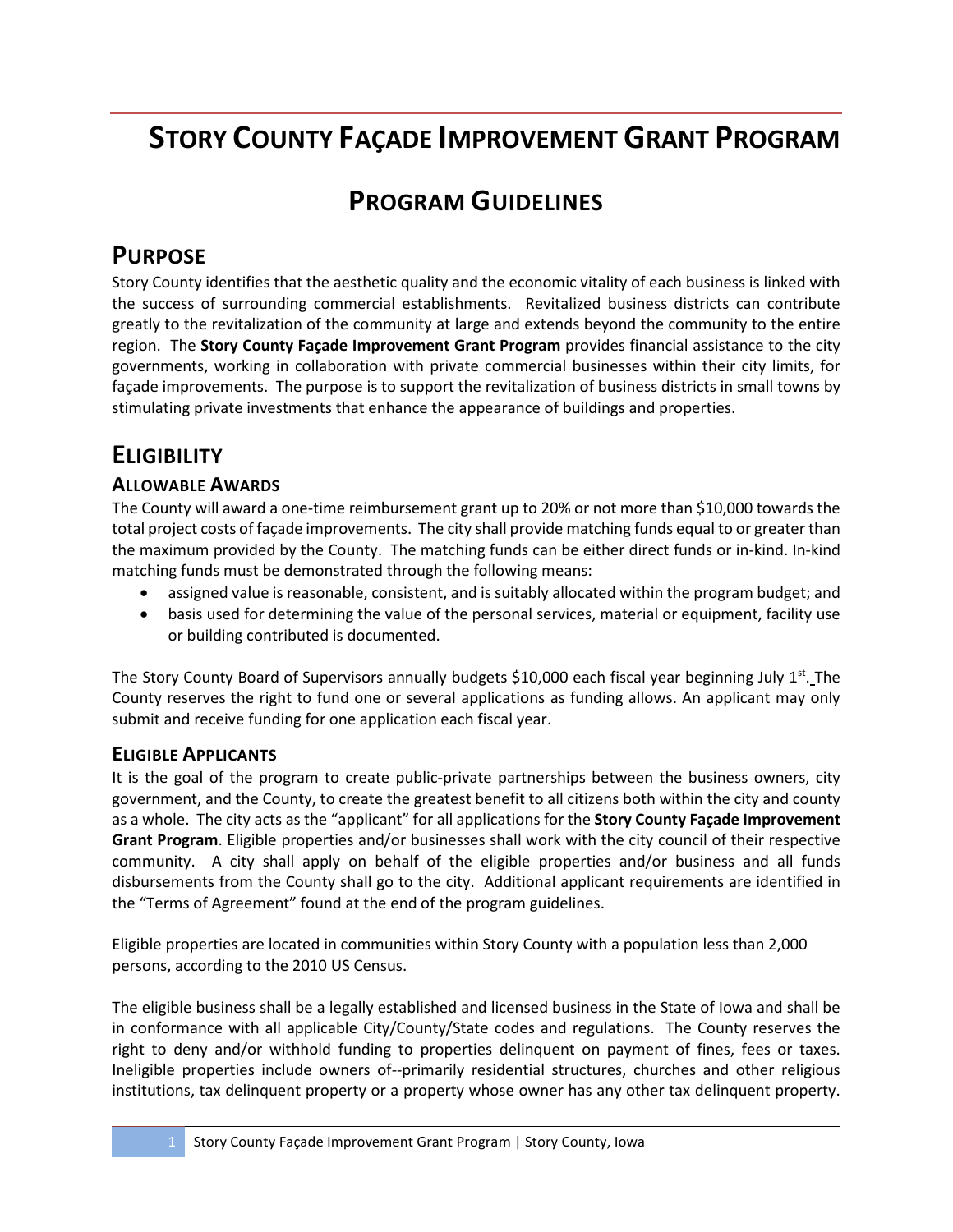In addition, any projects that have commenced prior to their approval by the County shall be ineligible for grant funding.

#### **ELIGIBLE IMPROVEMENTS**

Eligible expenditures will include only projects oriented towards the exterior improvements of existing structures; the portion visible from the road right-of-way upon which the structure fronts. All work must result in a publicly visible improvement. Grants cannot be used to correct code violations or occurrences covered by insurance.

All improvements, except for painting, shall be completed by a licensed contractor, and shall be made in conformance with all applicable building codes, laws and zoning requirements.

*ELIGIBLE IMPROVEMENTS INCLUDE:*

- Exterior buildings improvements, either cosmetic and/or structural
- Signage\*(not including billboards)
- Lighting\*
- Landscaping\*

\*These improvements shall apply if it has been determined that the structural and cosmetic conditions of the façade are at an acceptable level.

Exterior improvements must be of compatible color/style with the surrounding building and architecture. Exceptions may be considered on a case by case basis. If a structure is of historic significance (i.e. it has been listed as a local landmark, is listed or is eligible for listing on the National Register of Historic Places), improvements must be in conformance with the *Secretary of Interior's Standards for Rehabilitation*, as well as *Guidelines for Rehabilitating Historic Buildings* will apply.

During the application review, special consideration will be given to projects that meet the following criteria:

- Structures located in their respective central business district, i.e. Main Street.
- Projects that leverage more private investment than the required matching amount.
- Projects designed by a licensed architect.
- Historic structures.

#### **APPLICATION ROUTING**

Once the application materials are complete, a property/business owner shall submit all materials to their respective city. The city will review the application and make a determination of the maximum match they are able to contribute towards the project, keeping in mind there the requirement that the city shall provide matching funds equal to or greater than the maximum provided by Story County. Once the city has made a match determination, they shall forward the application to the County, for review.

#### **APPLICATION DEADLINE**

Applications are accepted at any time; however, an application must be approved by the Board of Supervisors prior to work being undertaken. Qualified projects to be awarded on a first come, first served basis following the beginning of the fiscal year.

Work is expected to be completed and bills submitted within 12 months of the grant award date. A complete copy of bills from expenses relating to the project must be presented to Story County before the grant money will be awarded. The amount of the grant may be adjusted if the actual cost is lower than the estimated cost. Any deviations from the approved application may disqualify the applicant.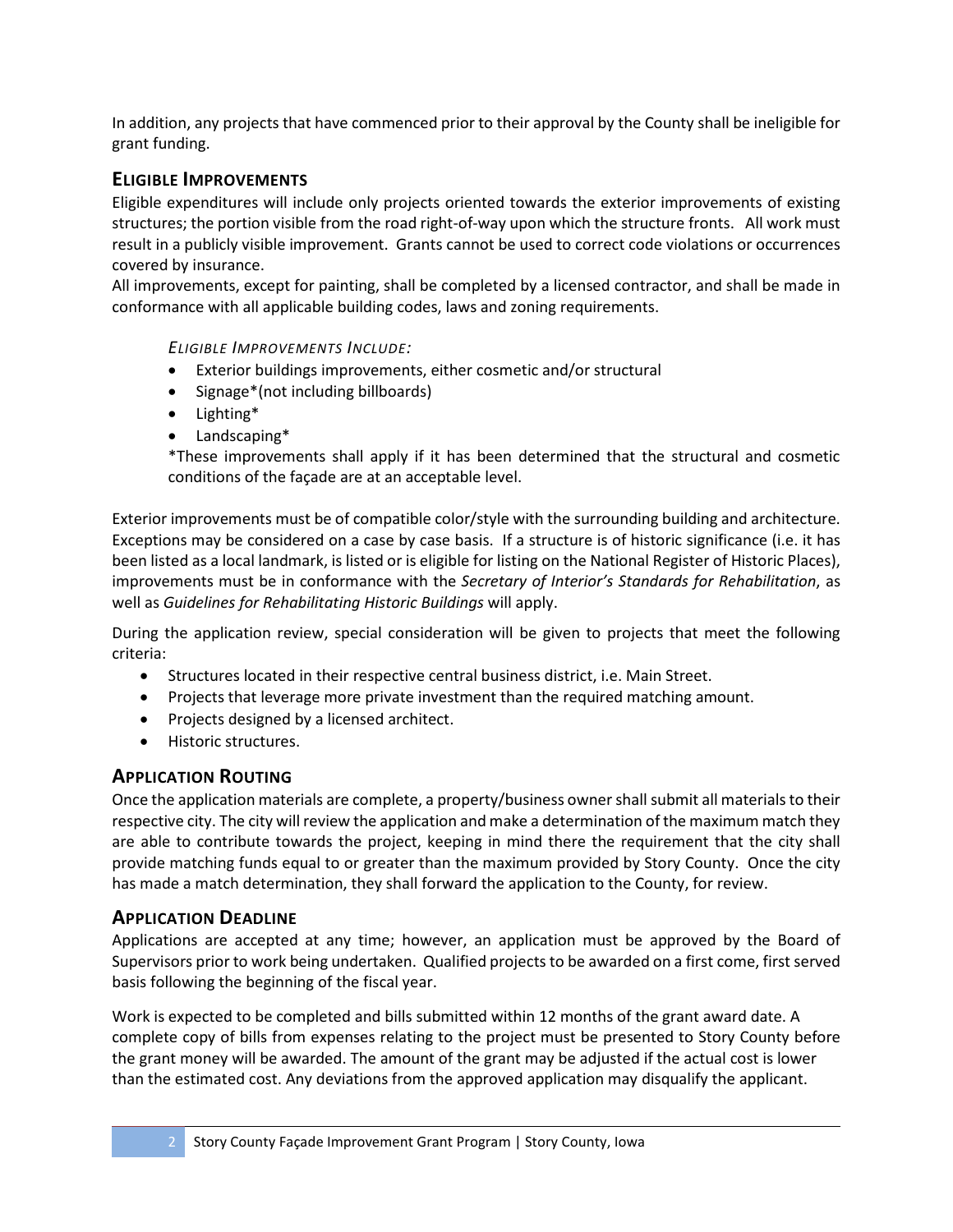# **STORY COUNTY FAÇADE IMPROVEMENT GRANT PROGRAM APPLICATION FORM**



### **PROJECT INFORMATION**

| <b>PROJECT ADDRESS</b>                                                                                                                  | <b>PROPERTY OWNER</b>                                                                                                                                                                                                                                                                                              |
|-----------------------------------------------------------------------------------------------------------------------------------------|--------------------------------------------------------------------------------------------------------------------------------------------------------------------------------------------------------------------------------------------------------------------------------------------------------------------|
| <b>BUSINESS OWNER</b><br><b>(IF DIFFERENT FROM</b><br><b>PROPERTY OWNER)</b>                                                            | <b>NAME OF</b><br><b>BUSINESS</b><br><b>CONTACT INFORMATION</b>                                                                                                                                                                                                                                                    |
|                                                                                                                                         |                                                                                                                                                                                                                                                                                                                    |
| <b>APPLICANT (CITY</b><br><b>CONTACT PERSON)</b>                                                                                        | <b>CONTACT</b><br><b>ADDRESS</b>                                                                                                                                                                                                                                                                                   |
| <b>PHONE</b>                                                                                                                            | <b>E-MAIL</b>                                                                                                                                                                                                                                                                                                      |
| AMOUNT REQUESTED:____________                                                                                                           | <b>MATCHING AMOUNT</b>                                                                                                                                                                                                                                                                                             |
| In addition to the completed application, please attach the following:<br>Color photographs of existing conditions<br>П<br>П.<br>u<br>П | Written consent from property owner giving permission to conduct improvements<br>Written statement that outlines in detail scope of the project<br>Project budget that includes detailed cost estimates prepared by contractors<br>Any design documents prepared by a licensed architect or engineer, if available |
|                                                                                                                                         | <b>PLEASE READ</b>                                                                                                                                                                                                                                                                                                 |
|                                                                                                                                         | By signing below you certify that to the best of your knowledge you have submitted all the required information<br>to apply for a façade grant and that the information is accurate. You further acknowledge that you have read<br>and agree to the Terms of Agreement outlined on the back of this form.          |
|                                                                                                                                         | <b>DATE</b>                                                                                                                                                                                                                                                                                                        |
| SIGNATURE OF APPLICANT:                                                                                                                 | <b>DATE</b><br>Name and Tile (Chief Elected Official)                                                                                                                                                                                                                                                              |
|                                                                                                                                         | <b>SUBMIT COMPETED APPLICATION TO:</b>                                                                                                                                                                                                                                                                             |
|                                                                                                                                         | Story County - County Outreach and Special Projects Manager<br>900 6th Street - Nevada, Iowa 50201                                                                                                                                                                                                                 |

or email to: lharter@storycountyiowa.gov